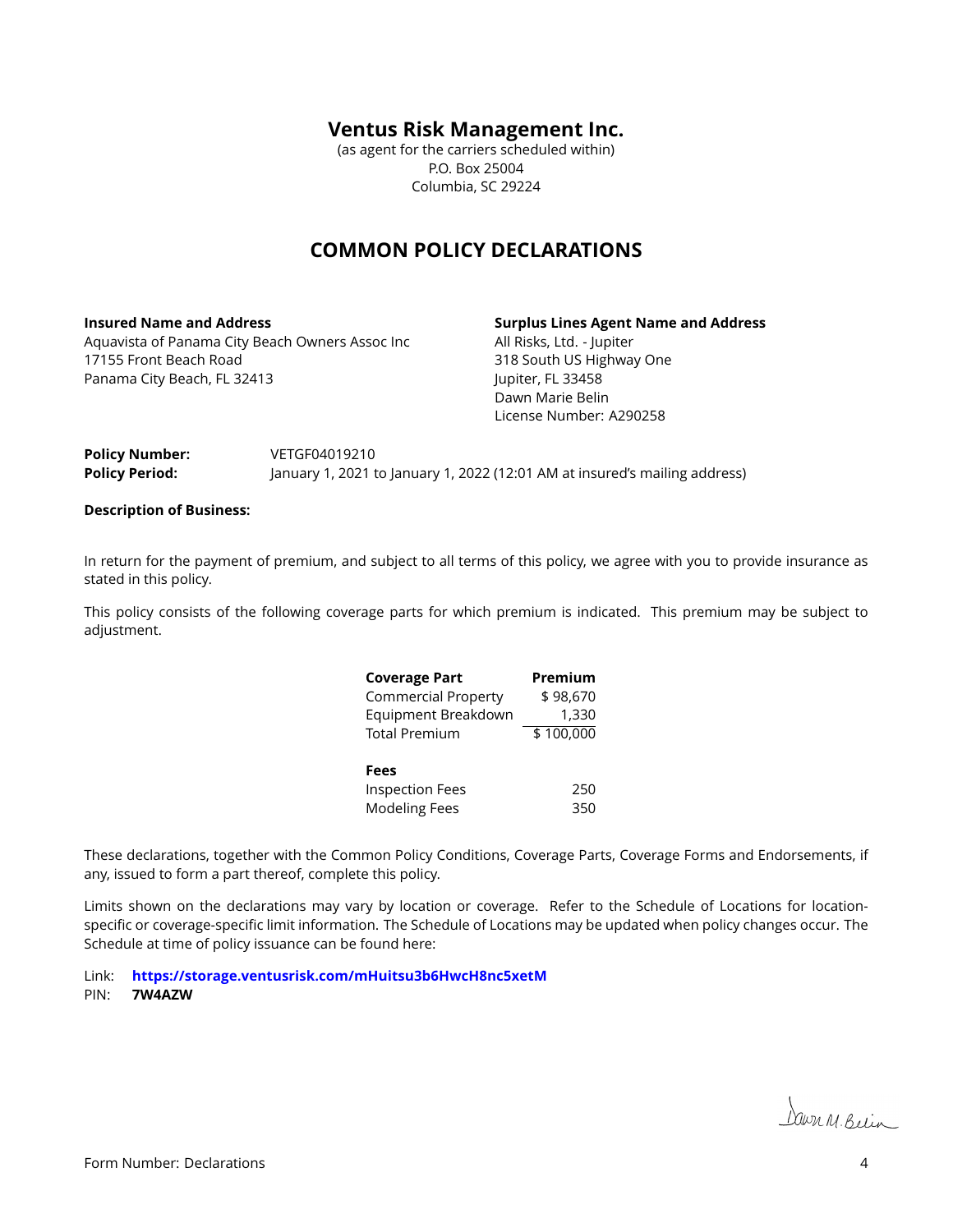#### Policy Number: VETGF04019210

| <b>Coverage Form:</b>                                 | Condominium Association Coverage Form                                                                                                                                                                                                      |                                                                                   |  |
|-------------------------------------------------------|--------------------------------------------------------------------------------------------------------------------------------------------------------------------------------------------------------------------------------------------|-----------------------------------------------------------------------------------|--|
| <b>Covered Perils:</b>                                | Direct physical loss of or damage to covered property, subject to any and all exclusions<br>or limitations in the Causes of Loss - Special Form or elsewhere in the policy.                                                                |                                                                                   |  |
| Coinsurance:                                          | Coinsurance applies as follows:                                                                                                                                                                                                            |                                                                                   |  |
|                                                       | All Coverages:                                                                                                                                                                                                                             | Agreed Value (No Coinsurance)                                                     |  |
| <b>Claim Valuation:</b>                               | All Coverages:<br>Replacement Cost (RC)                                                                                                                                                                                                    |                                                                                   |  |
| TIV:                                                  | The Total Insured Values for the policy consist of the following:                                                                                                                                                                          |                                                                                   |  |
|                                                       | <b>Building</b><br><b>Appurtenant Structures</b><br><b>General Contents</b><br>Total                                                                                                                                                       | 15,899,666<br>93,985<br>40,000<br>16,033,651                                      |  |
| Limits:                                               | \$16,033,651                                                                                                                                                                                                                               |                                                                                   |  |
|                                                       | ule of Locations.                                                                                                                                                                                                                          | Subject to the location-specific and coverage-specific limits shown in the Sched- |  |
| <b>Margin Percentage:</b>                             | 100%                                                                                                                                                                                                                                       |                                                                                   |  |
| <b>Business</b><br>Interruption:                      | Not Covered                                                                                                                                                                                                                                |                                                                                   |  |
| <b>AOP Deductible:</b>                                | \$5,000                                                                                                                                                                                                                                    |                                                                                   |  |
| Windstorm/Hail:                                       | Covered, subject to the following deductibles:                                                                                                                                                                                             |                                                                                   |  |
|                                                       | Named Storm Deductible: 5%<br>Subject to minimum of \$25,000 per occurrence<br>Separate deductible applies Per Unit of Insurance<br>Policy Term Aggregate                                                                                  |                                                                                   |  |
|                                                       | All Other Windstorm/Hail Deductible: \$25,000                                                                                                                                                                                              |                                                                                   |  |
| Earthquake:                                           | Not Covered                                                                                                                                                                                                                                |                                                                                   |  |
| Flood:                                                | Not Covered                                                                                                                                                                                                                                |                                                                                   |  |
| <b>Property</b><br><b>Enhancement</b><br>Endorsement: | See Schedule on page 56.                                                                                                                                                                                                                   |                                                                                   |  |
| Sinkhole:                                             | Expanded sinkhole coverage for FL properties, as described in the Sinkhole Loss Cover-<br>age Extension, is provided subject to a minimum per occurrence deductible of \$25,000.<br>See the Schedule of Locations for details by building. |                                                                                   |  |
| <b>Minimum</b><br><b>Earned Premium:</b>              | 20%, subject to increase if the policy is in force at any time during the wind season, as<br>detailed in VT01291119.                                                                                                                       |                                                                                   |  |
| <b>Ordinance or Law:</b>                              | Coverage A:                                                                                                                                                                                                                                | Included in Building Limit                                                        |  |
|                                                       | Coverage B & C Combined:                                                                                                                                                                                                                   | 10% per building<br>Within the Building Limit                                     |  |
|                                                       | Coverage D:                                                                                                                                                                                                                                | Not Covered                                                                       |  |
|                                                       |                                                                                                                                                                                                                                            |                                                                                   |  |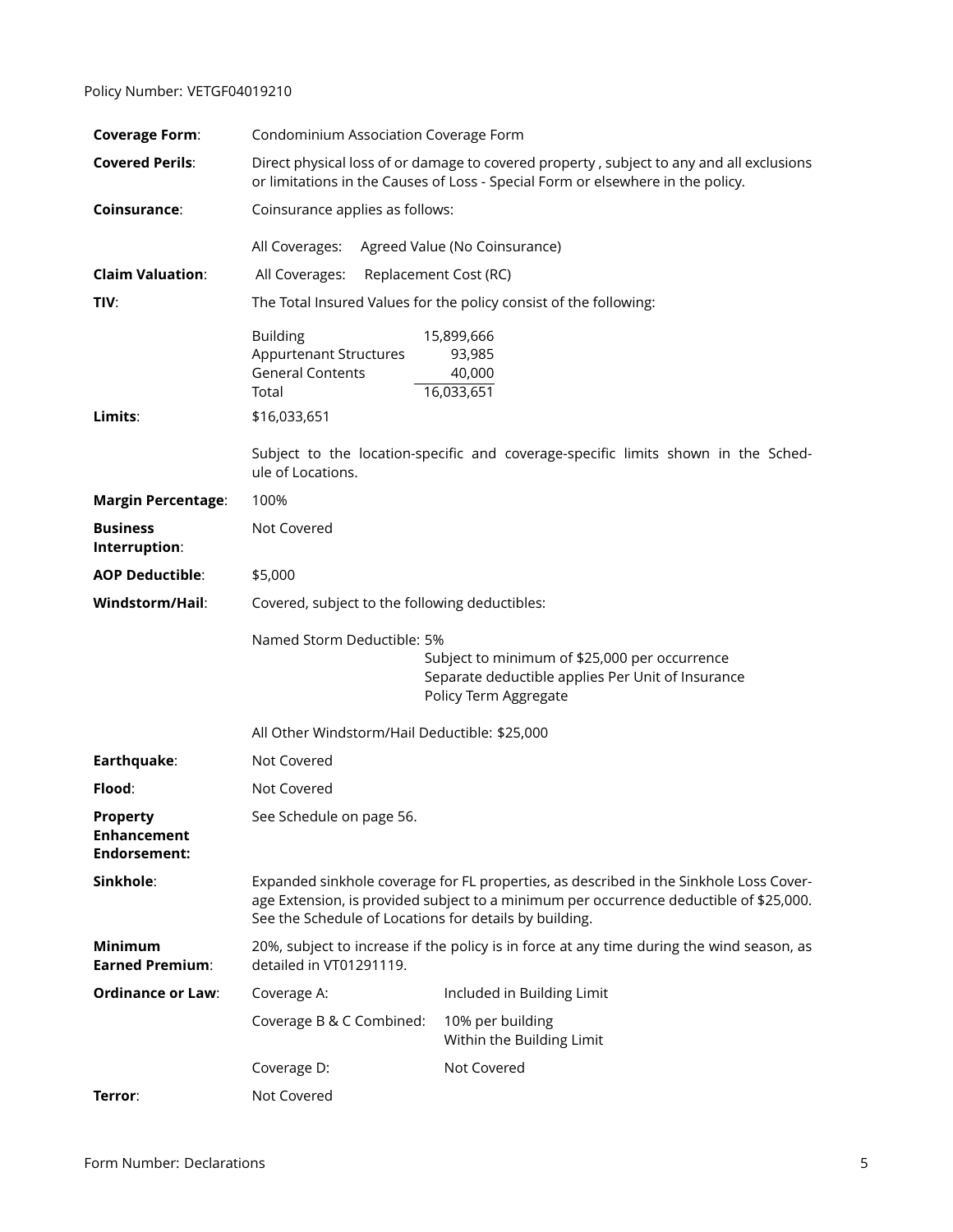**Equipment Breakdown**: Covered, subject to the Limit of Insurance of this policy and the sub-limits and deductibles described below.

Equipment Breakdown coverage is subject to the following sub-limits:

| Coverage                     | Sub-limit                       |
|------------------------------|---------------------------------|
| Spoilage                     | 50,000                          |
| <b>Expediting Expenses</b>   | 100,000                         |
| Utility Interruption         | Included within BI/EE limit     |
| Drying Out                   | 10,000                          |
| <b>Hazardous Substances</b>  | 100,000                         |
| Data Restoration             | 100,000                         |
| DICC                         | 100,000                         |
| Off Premises Property Damage | 25,000                          |
| Electronic Vandalism         | 100,000, in any 12-month period |
|                              |                                 |

#### **Coverage Coverage Coverage Coverage Coverage Coverage Coverage Coverage Coverage Coverage Coverage Coverage Coverage**

Direct Damage \$5000 Business Interruption 72 hours, if applicable Utility Interruption **12 hours**, if applicable Spoilage **\$5000**, or as in Schedule of Locations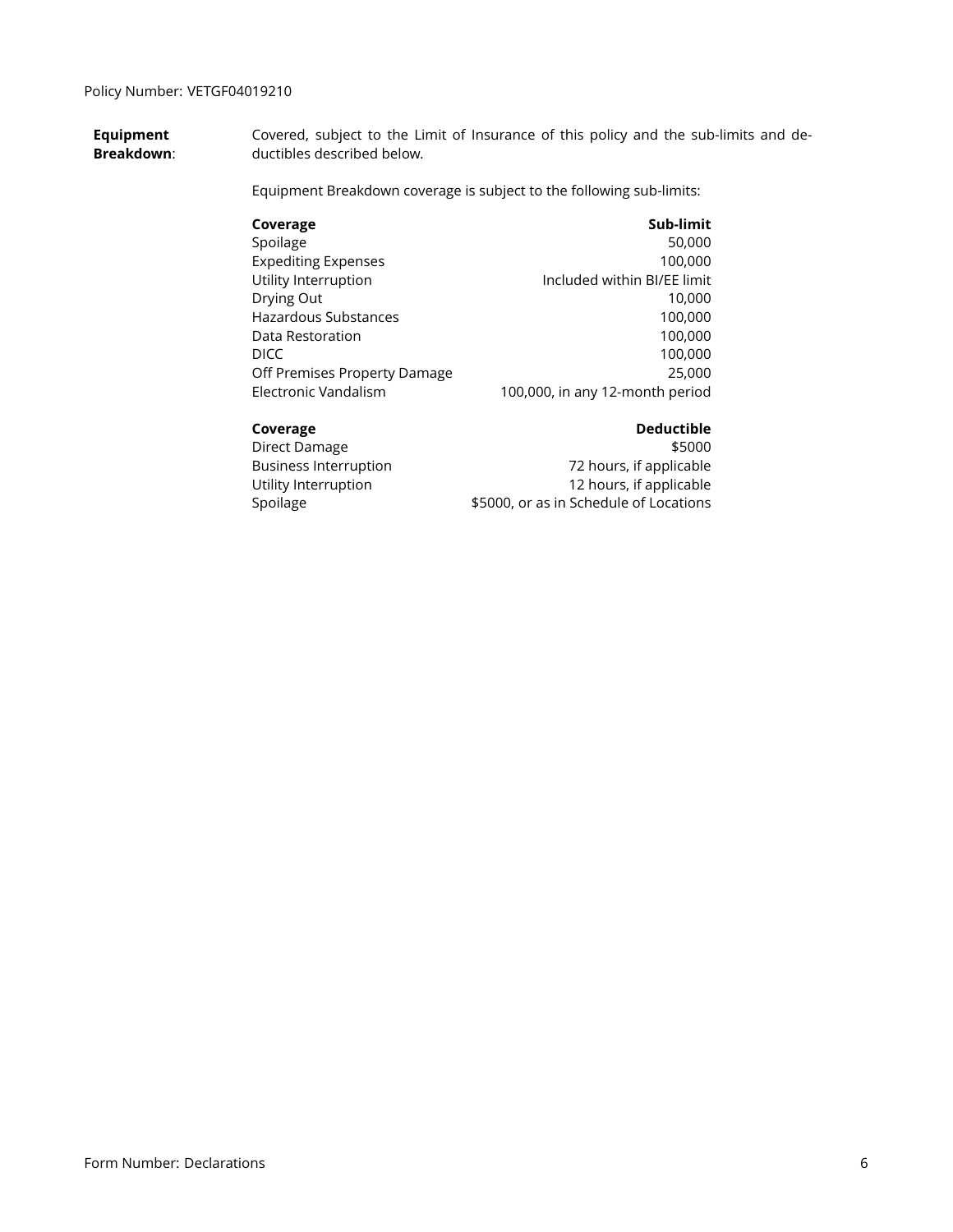| <b>Countersignature of Authorized Representative</b><br>Laurie Comfort<br>Ventus Risk Management, Inc. |                        |
|--------------------------------------------------------------------------------------------------------|------------------------|
| P.O. Box 25004<br>Columbia, SC 29224                                                                   |                        |
| Lauri Compo                                                                                            |                        |
| Signature:                                                                                             | Date: January 07, 2021 |

THIS INSURANCE IS ISSUED PURSUANT TO THE FLORIDA SURPLUS LINES LAW. PERSONS INSURED BY SURPLUS LINES CARRIERS DO NOT HAVE THE PROTECTION OF THE FLORIDA INSURANCE GUARANTY ACT TO THE EXTENT OF ANY RIGHT OF RECOVERY FOR THE OBLIGATION OF AN INSOLVENT UNLICENSED INSURER.

**SURPLUS LINES INSURERS' POLICY RATES AND FORMS ARE NOT APPROVED BY ANY FLORIDA REGULATORY AGENCY.**

For assistance, please contact your producer, or call Ventus at 844-983-6887.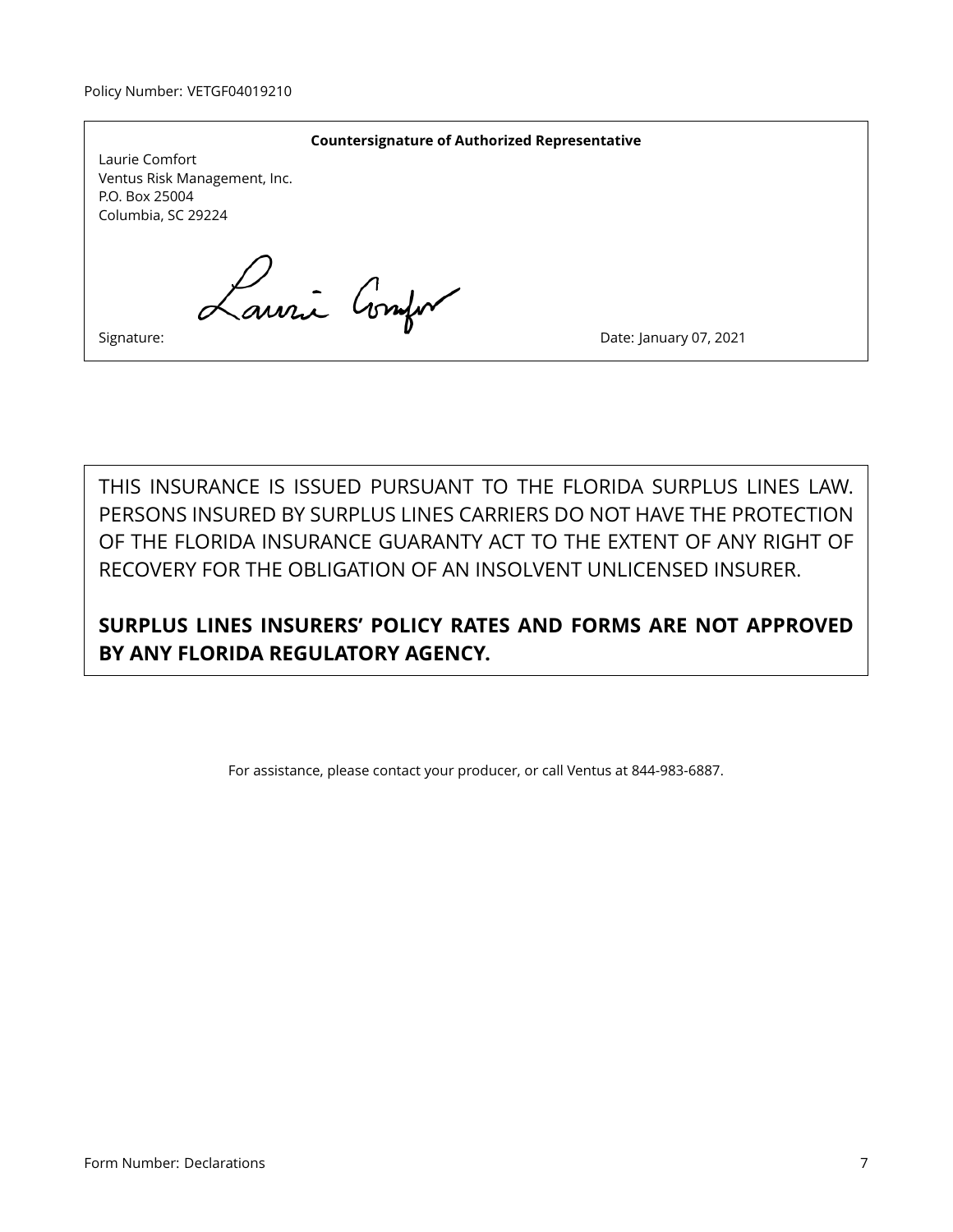# **SCHEDULE OF SUBSCRIBING CARRIERS**

### **Coverages: All Except Equipment Breakdown**

| Carrier Name                       | Percentage |
|------------------------------------|------------|
| United Specialty Insurance Company | 12.5%      |
| Arch Specialty Insurance Company   | 87.5%      |

#### **Coverages: Equipment Breakdown**

| Carrier Name | Percentage |
|--------------|------------|
|              |            |

Arch Specialty Insurance Company 100%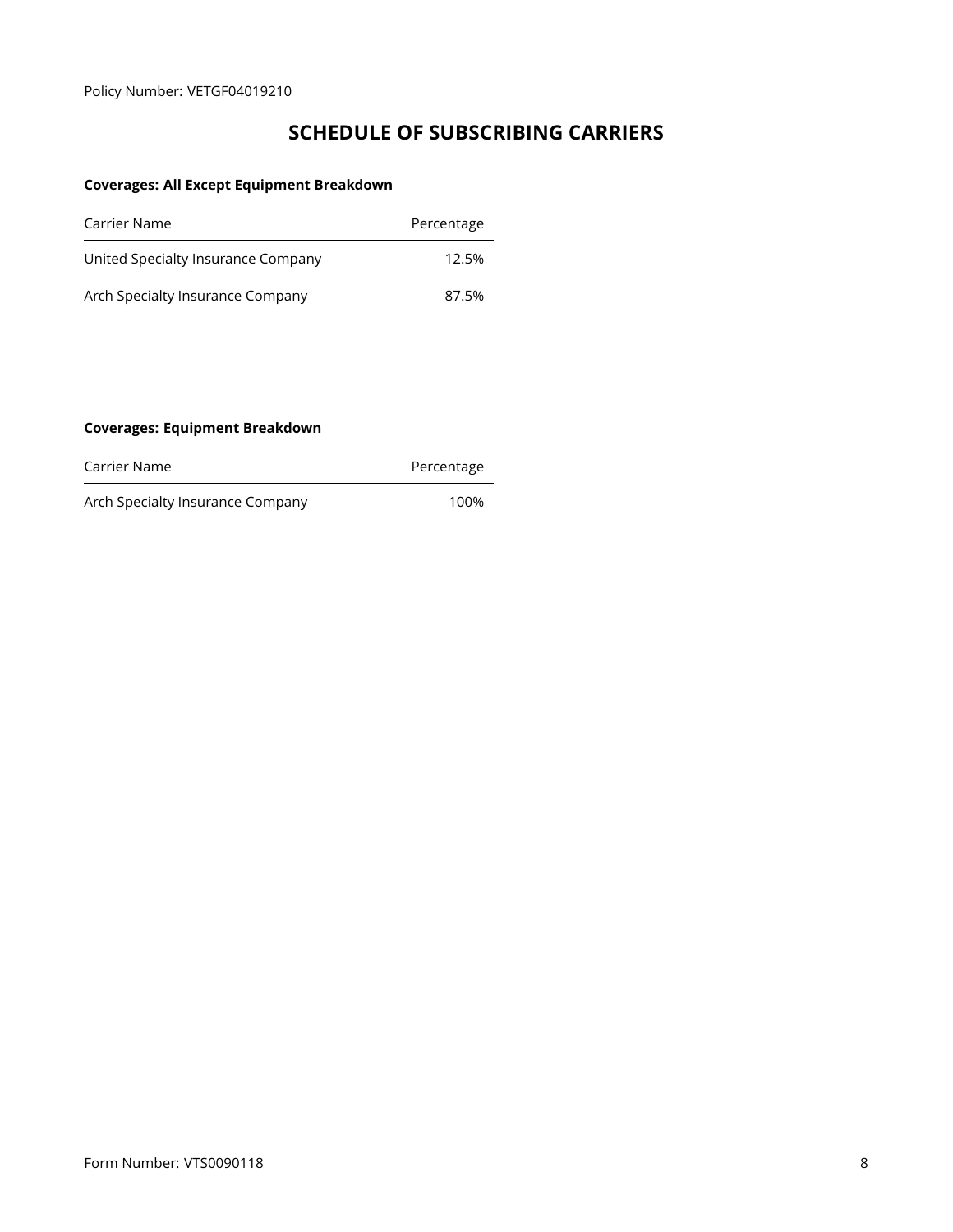# **PROPERTY ENHANCEMENT ENDORSEMENT SCHEDULE**

<span id="page-5-0"></span>The sub-limits applicable to each coverage described in the Property Enhancement Endorsement are shown below. No coverage applies under this endorsement if the amount shown for the respective coverage is zero or if no amount is shown.

| <b>Building and BPP Coverages</b>                          |           |
|------------------------------------------------------------|-----------|
| <b>Accounts Receivable</b>                                 | 100,000   |
| Asbestos Removal                                           | 0         |
| Builder's Risk                                             | 0         |
| Debris Removal                                             |           |
| % of Loss                                                  | 25        |
| Maximum                                                    | 1,000,000 |
| <b>Additional Limit</b>                                    | 50,000    |
| Electronic Data and Data Processing Media                  | 0         |
| <b>Emergency Removal Expense</b>                           | 5,000     |
| <b>Errors or Omissions</b>                                 | 0         |
| Fine Arts                                                  | 25,000    |
| Fire Department Service Charges                            | 25,000    |
| Fraud and Deceit                                           | 5,000     |
| Fungus, Wet Rot, Dry Rot and Bacteria                      |           |
| Per Occurrence                                             | 25,000    |
| Aggregate                                                  | 100,000   |
| <b>Green Upgrades</b>                                      | 0         |
| Leased or Rented Equipment                                 |           |
| Per Item Limit<br>Aggregate Limit                          | 0<br>0    |
| Leasehold Interest                                         | 0         |
|                                                            |           |
| Limited Pollution Coverage (Annual Aggregate)              | 25,000    |
| Lock Replacement                                           | 0         |
| <b>Miscellaneous Unnamed Locations</b>                     | 0         |
| Newly Acquired Property                                    | 0         |
| Days<br>Maximum                                            | 0         |
| <b>Outdoor Property</b>                                    |           |
| Per Item Limit for Plants, Trees and Shrubs                | 500       |
| Aggregate Limit                                            | 25,000    |
| Personal Property of Others                                | 0         |
| Preservation of Property (Days)                            | 180       |
| Professional Fees for Claim Preparation (Annual Aggregate) | 50,000    |
| Property in Course of Construction (Non-Structural)        | 0         |
| Recharging of Fire Extinguishing Equipment                 | 50,000    |
| Reclaiming, restoring, or repairing land improvements      | 0         |
| Reward Reimbursement                                       | 10,000    |
| Service Interruption Direct Damage                         |           |
| Direct Damage Limit                                        | 50,000    |
| Combined Direct Damage and Time Element Limit              | 0         |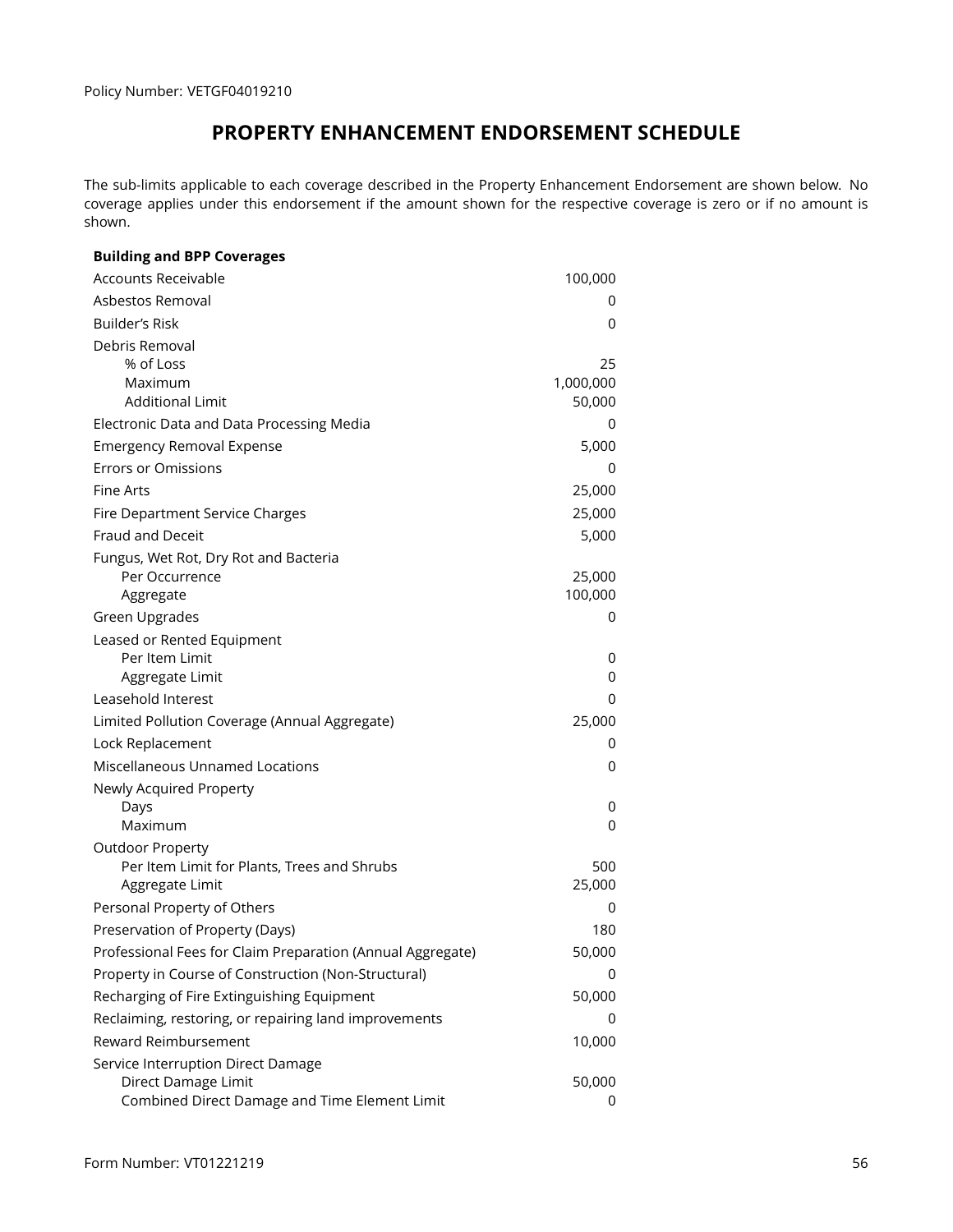### Policy Number: VETGF04019210

| Sewer, Drain or Sump Backup or Overflow | 25,000  |
|-----------------------------------------|---------|
| Transit                                 | 25,000  |
| Valuable Papers and Records             | 100.000 |
| Wind-Driven Precipitation               | 250,000 |

## **Time Element Coverages**

| Builder's Risk Soft Costs                   | 0   |
|---------------------------------------------|-----|
| Interruption by Civil or Military Authority |     |
| Distance Limitation (Miles)                 | 0   |
| Weeks                                       | 0   |
| Maximum                                     | \$0 |
| Contingent Time Element                     | 0   |
| Extended Period of BI Indemnity             | 0   |
| Extra Expense, Expediting Expense           | 0   |
| Ingress, Egress                             |     |
| Distance Limitation (Miles)                 | O   |
| Weeks                                       | O   |
| Maximum                                     | \$0 |
| Ordinary Payroll                            | 0   |
| Royalties                                   | 0   |
| Service Interruption Time Element           | 0   |